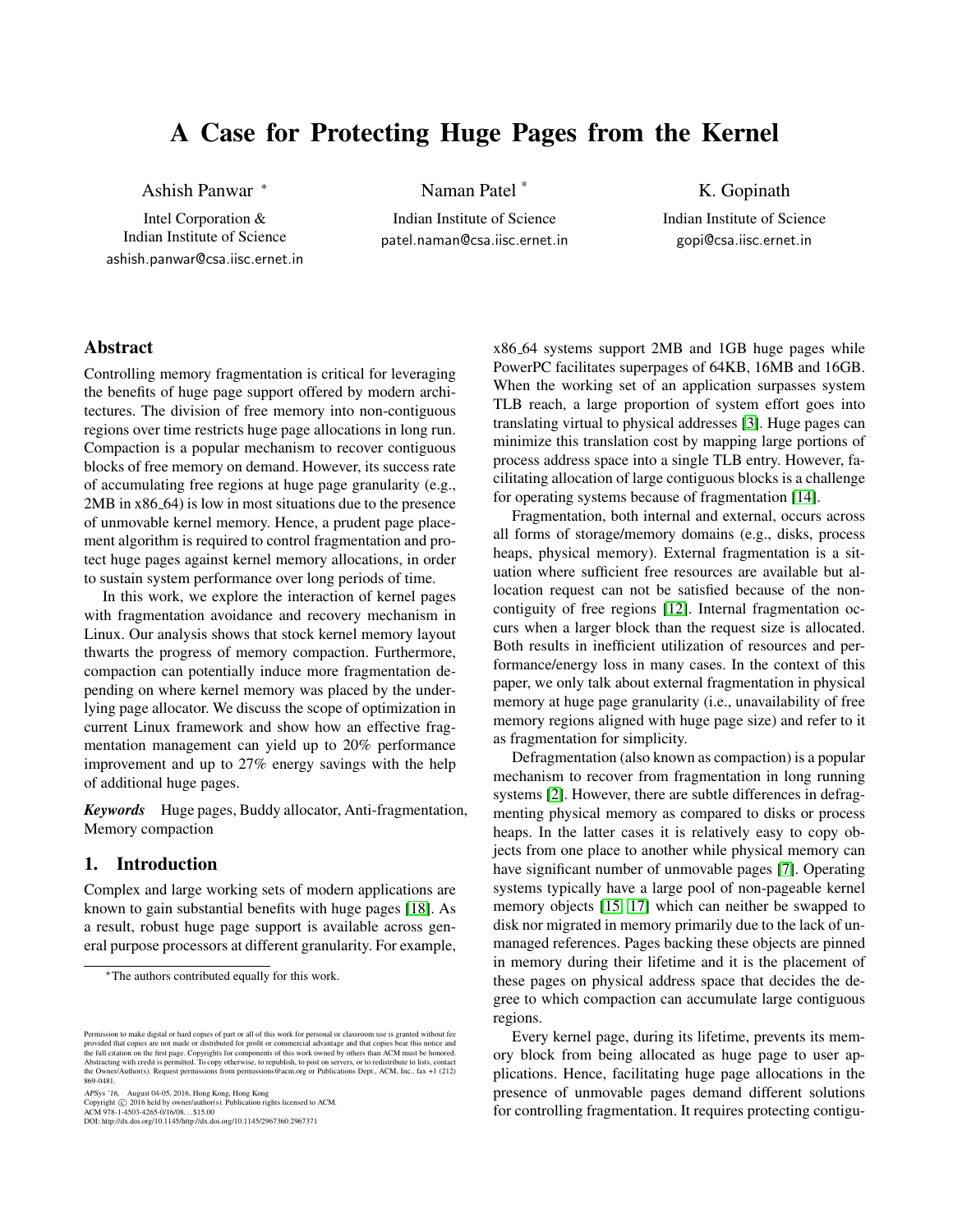| Algorithm 1: Kernel Memory Fallback Routine |                                                              |  |
|---------------------------------------------|--------------------------------------------------------------|--|
|                                             | 1: $fallback\_kernel(request\_order)$                        |  |
|                                             | 2: for $order = 10$ to request_order do                      |  |
| 3:                                          | if $llist\_empty(USER, order)$ then                          |  |
| 4:                                          | $page = get\_head\_page(USER, order)$                        |  |
| 5:                                          | break                                                        |  |
| 6:                                          | end if                                                       |  |
|                                             | $7:$ end for                                                 |  |
|                                             | 8: if page then                                              |  |
| 9:                                          | $nr\_reserve = reserve\_pblock\_pages(page)$                 |  |
| 10:                                         | <b>if</b> $nr\_reserved \geq pblock\_nr\_pages/2$ then       |  |
| 11:                                         | $change\_pblock\_domain(page, KERNEL)$                       |  |
| 12:                                         | end if                                                       |  |
| 13:                                         | $\frac{1}{2}$ * split if page is large, before returning * / |  |
| 14:                                         | return page                                                  |  |
|                                             | $15:$ else                                                   |  |
| 16:                                         | return NULL                                                  |  |
|                                             | $17:$ end if                                                 |  |

ous blocks (that constitute huge pages) from kernel memory allocations. Linux utilizes *page clustering* based antifragmentation [\[11\]](#page-6-8) to confine unmovable allocations within fewer regions. It helps memory subsystem in two ways; delaying fragmentation and facilitating easy recovery from it. However, page clustering suffers badly in its current form when memory gets divided in smaller blocks. We show that it happens due to poor page selection in an infrequently traversed path of underlying page allocator.

Interestingly, minimizing the number of blocks occupied by kernel pages is not sufficient. Our experiments show that physical location of kernel pages also impacts memory subsystem and their interference with compaction can actually exacerbate fragmentation in long running systems.

Our primary contributions in this paper are:

- 1. Evaluating the impact of different kernel page layouts on memory fragmentation and compaction.
- 2. Exploring the scope of optimization in a recent Linux kernel and benchmarking performance/energy gain of a refined anti-fragmentation framework with real applications.

## 2. Background and Motivation

Linux manages free memory using a variant of binary buddy allocator in 11 lists i.e., order 0 to 10 where each order list links together power of 2 contiguous pages. Furthermore, a *pageblock* denotes an order 9 page i.e., a contiguous block of 512 pages. In the rest of the paper, we refer to pageblock as *pBlock*, kernel pages as *sysPages* and application pages as *usrPages*. Fragmentation is dealt with a combination of avoidance and recovery mechanisms discussed in following subsections.

<span id="page-1-0"></span>

Figure 1: Physical memory before and after compaction.

### 2.1 Anti-Fragmentation

Linux implements page clustering [\[11\]](#page-6-8) to avoid fragmentation by partitioning physical memory in different regions. For simplicity, we broadly classify these regions in two domains i.e., kernel and user which are intended to serve system and application memory demands respectively. Each do-main contains a group of pBlocks<sup>[1](#page-0-0)</sup>. Note that the size of a pBlock is aligned to the default huge page size of x86 64 i.e., 2MB. More memory can be potentially used to satisfy huge page allocations if kernel space is restricted to a few pBlocks. Page clustering attempts to prevent kernel from occupying large pool of huge pages by placing its memory in a few pBlocks.

#### 2.2 Memory Compaction

Compaction tries to accumulate small non-contiguous free regions into larger contiguous regions by migrating pages in memory. For the purpose of understanding, compaction as shown in can be thought of as a combination of two scanners:

- 1. The first one starts at the bottom of memory and prepares a list of in-use usrPages. We refer to them as source pages hereafter.
- 2. The other collects free pages from the top of memory which we call as target pages.

Once the two scanners meet, source pages are copied onto target list and their page table references are updated properly (see [Figure 1\)](#page-1-0).

#### 2.3 Motivation

The real problem with respect to fragmentation appears when kernel memory starts growing beyond its domain. When this happens, sysPages need to be allocated from user domain (we call this event as memory fallback). During fall-back, the first page<sup>[2](#page-0-0)</sup> from the highest order non-empty buddy list is selected for allocation and free pages from its pBlock are stolen for future kernel memory requests. Algorithm-1

<sup>&</sup>lt;sup>1</sup>Note that a pBlock is a contiguous region of physical pages. However, different pBlocks in a domain need not be contiguous.

<sup>&</sup>lt;sup>2</sup>In long running systems, free lists get randomized and arbitrary pages are found at the head of free lists. We call the first page as random in the rest of the paper.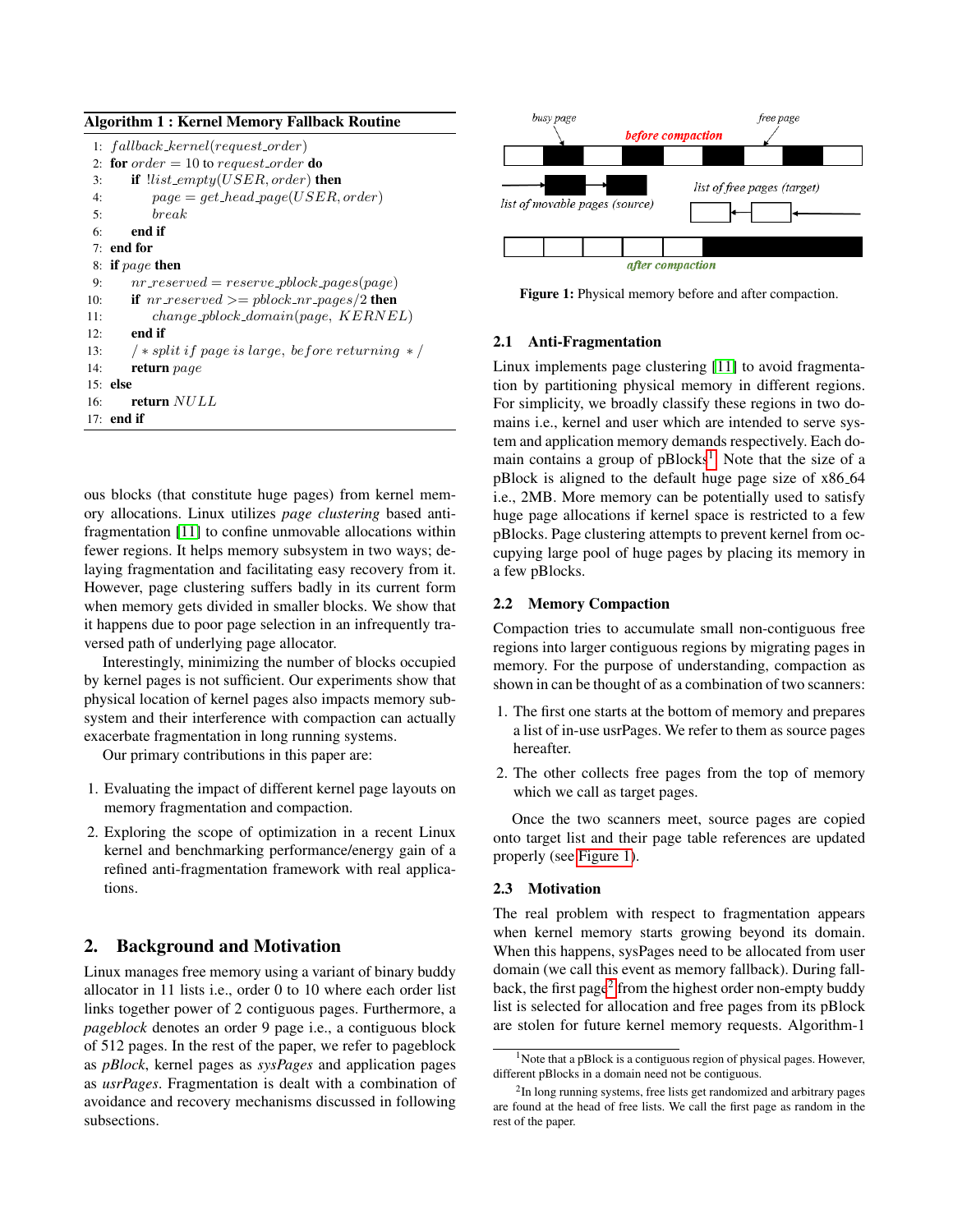<span id="page-2-0"></span>

Figure 2: Tainted pBlock formation rate with default and OPBS (explained in Section 4.2) algorithms on 2GB physical memory.

shows the code snippet for kernel memory fallback. However, a random page selection results in an inefficient realization of page clustering causing interleaving of sysPages and usrPages on majority of pBlocks in long run. Compaction also suffers due to this interleaving as pBlocks containing sysPages can not be freed entirely. Over a period of time, the system finds it difficult to provide applications with huge pages. In the rest of the paper, we refer to pBlocks containing both usrPages and sysPages as *tainted* pBlocks.

[Figure 2](#page-2-0) shows the rate of tainted pBlock formation with default kernel fallback routine as compared to a modified algorithm (referred to as OPBS in the figure which is our optimal version). The modified algorithm is designed to select a pBlock that can reserve maximum pages during fallbacks. Our analysis shows that there is sufficient scope for optimizing fallbacks for controlling the layout of kernel pages. Moreover, it is a rarely executed code path and hence such optimizations can be achieved without sacrificing the overall performance of memory allocator.

## 3. Defining the Problem Experimentally

Many real-world applications which use large amount of kernel memory like database applications [\[22\]](#page-7-0) and kernel compilation induce fragmentation. We run kernel builds for analyzing Linux fragmentation management framework on a 4GB system. A detailed analysis of our experiments is discussed below:

<span id="page-2-1"></span>

| <b>Degree of Pollution</b> | # user pBlocks |  |  |
|----------------------------|----------------|--|--|
| $<$ 1                      | 112 (8%)       |  |  |
| $1 - 2$                    | 89 (7%)        |  |  |
| $2 - 4$                    | 241 (18%)      |  |  |
| $4 - 10$                   | 781 (58%)      |  |  |
| >10                        | 121 (9%)       |  |  |
| >25                        |                |  |  |
|                            |                |  |  |

Table 1: Distribution of sysPages across all user pBlocks. Note that more than 90% pBlocks contain less than 10% sysPages.

#### 3.1 Issues with Anti-Fragmentation

Anti-fragmentation works well in terms of restricting kernel memory within a few pBlocks as long as kernel memory is being allocated from its respective domain or fallbacks are able to reserve relatively large pBlocks. However, its behavior is not sustainable in busy systems running for long periods of time for following reasons:

- 1. A random pBlock selection during fallback is likely to result in insufficient pages getting reserved, especially when free pages are not available in high-order buddy lists. It causes consecutive kernel allocations to fallback on different user pBlocks.
- 2. When fallbacks reserve pages without updating the pBlock ownership (i.e., *if* condition fails on line 10 in Algorithm-1), the pBlock gets divided between two domains. While its free pages are allocated as kernel memory, pages that were already allocated from it are freed back to the user domain.

Such behavior can cause a large number of pBlocks containing sysPages in long run. Note that none of the pBlocks containing sysPages can be used as huge page by user applications, irrespective of the amount of free memory available in them. Hence, we can measure the impact of kernel page placement on memory fragmentation by calculating the number of tainted pBlocks. Further, we define for each user pBlock the degree of pollution as the fraction of its memory allocated as sysPages. [Table 1](#page-2-1) shows the degree of pollution for all user tainted pBlocks at the end of two successive kernel builds with 4GB physical memory. We find more than 80% (1345 out of 1667) user pBlocks being tainted while majority of them are tainted because of the presence of a few sysPages (24 pBlocks contain only 1 and more than 90% of pBlocks contain less than 10% sysPages). It is evident from [Table 1](#page-2-1) that current anti-fragmentation framework of Linux is inefficient with respect to restricting kernel pages within few pBlocks.

#### 3.2 Issues with Memory Compaction

Memory compaction, in its current form, does not interact with the buddy allocator<sup>[3](#page-0-0)</sup> while collecting target pages. It scans memory from the upper end and prepares a list of free pages irrespective of memory domains. Our observations indicate that its ignorance of anti-fragmentation is actually a source of exacerbated fragmentation in long running systems for following reasons:

• If source pages are selected from pBlocks containing sysPages, free regions will not be accumulated at huge page granularity.

<sup>&</sup>lt;sup>3</sup>Note that the buddy allocator can not help much when most pBlocks contain sysPages. It is the primary reason why compaction does not get target pages via the buddy allocator.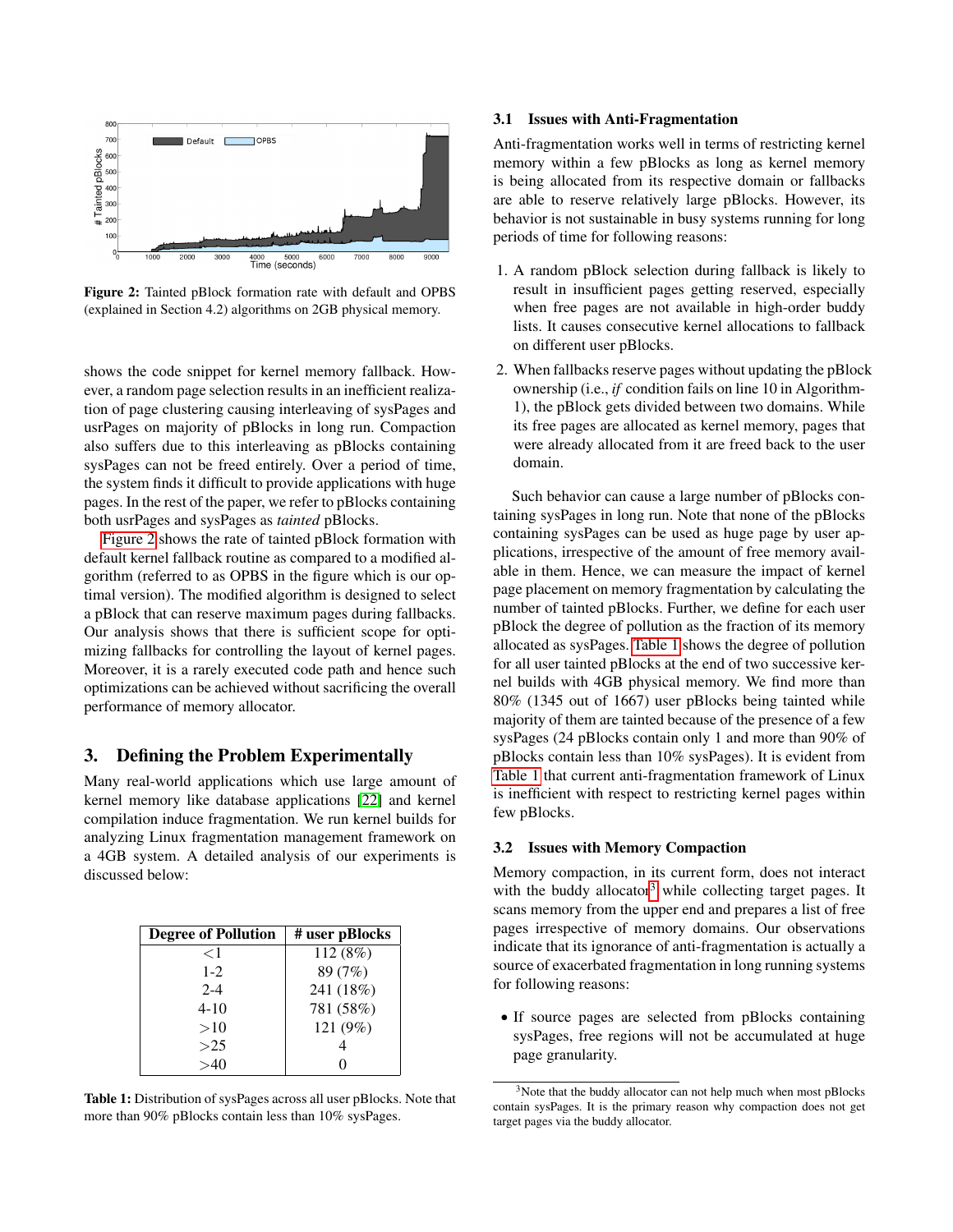<span id="page-3-0"></span>

Figure 3: Unusable free space index (lower is better) with different kernel memory arrangements.

• If target pages are selected from pBlocks belonging to kernel domain, it will constrict free space in kernel domain. It is more likely to cause future kernel memory requests to fallback on user pBlocks.

To investigate and validate the properties discussed above, we use two variants of an array-based bank buddy allocator [\[20\]](#page-7-1), KML (kernel memory lower) and KMU (kernel memory upper) for placing sysPages towards the lower and upper end of memory respectively and measure the effectiveness of memory compaction. We expect following behavior from the two variants:

- In KML, sysPages are aligned towards the lower end of memory while pBlocks towards the upper end belong to user applications. Although pages can be allocated arbitrarily under memory pressure (depending on the state of free memory), bulk of kernel pages gets placed towards the lower end by default. Hence, compaction can not produce free huge pages since source pages get selected from pBlocks containing sysPages in KML.
- In KMU, since source pages are selected from user pBlocks, it should be relatively easy to free contiguous regions for immediate use. However, target pages come from kernel pBlocks which should result in exacerbated fragmentation even for a few kernel memory allocations after compaction.

We can measure the success of memory compaction using the *unusable-free-space index* [\[11\]](#page-6-8), for different memory block sizes as follows -

$$
F_u(j) = \frac{TotalFree - \sum_{i=j}^{max} 2^i k_i}{TotalFree}
$$
 (1)

where *TotalFree* is the number of free pages, *j* is the order of desired memory block size, *max* is the largest allocation order and *k* is the number of free blocks of order *i*.  $F_u(j)$  essentially represents the fraction of free memory that cannot be used to satisfy a memory request of order *j*. For example, a value of 0 means that any free block can be used for a particular request and hence a lower value is desirable for  $F_{\rm u}(j)$ .

We invoke full memory compaction via *proc* interface after finishing kernel compilation with KML, KMU and default kernel and measure the *unusable-free-space index*. While KML was not able to accumulate any block greater than order 7, KMU performed better than the default kernel. We monitor the KMU configuration a little longer after compaction is finished to observe its long term consequences. Though KMU performed better than the other two variants at the end of memory compaction, the *unusable free space index* reaches almost 1 for all memory blocks (greater than order 5) in a short period of time which is worse than the other two from a long term perspective. [Figure 3](#page-3-0) shows the *unusable free space index* across all configurations. Note that KMU-1 and KMU-2 represents the KMU configuration immediately and some time after compaction. The experiments confirm our observations that the physical location of sys-Pages plays an important role in determining the success of memory compaction.

Another observation comes from a different configuration of KML, where we forced kernel memory to fall aggressively towards the lower end of memory using page migration. We observed that despite the tainted pBlock count being very low, the *unusable-free-space index* for huge pages was still very high at the end of our test. It indicates that minimizing the number of tainted pBlocks is necessary but not a sufficient condition for controlling fragmentation.

The complex interconnection among memory compaction, anti-fragmentation and the layout of kernel pages makes fragmentation a challenging problem. While effective antifragmentation and defragmentation are important within their disciplines, a cooperative fragmentation management is required for a robust huge-page friendly memory manager. Unfortunately, it is not possible for us to cover all related aspects in this context. Hence, we focus on improving antifragmentation alone in the rest of the paper.

## 4. Optimizing Anti-Fragmentation

Facilitating huge page allocations on demand is difficult as long as kernel pages are present in majority of pBlocks. Hence, improving the effectiveness of page clustering with an optimized anti-fragmentation solution is the first and most critical requirement to control fragmentation at huge page granularity. We discuss few optimizations to improve page clustering in Linux kernel (version 4.1.13) in the following subsections.

#### 4.1 Active Anti-Fragmentation

Active anti-fragmentation (AAF), inspired by Joonsoo Kim [\[13\]](#page-6-9), has been discussed in the Linux community as a potential optimization for improving fragmentation framework of the Linux kernel. The idea behind AAF is to always reserve an entire pBlock during kernel memory fallbacks. If there are usrPages already allocated from it, they are moved elsewhere in memory while reserving the pBlock. This page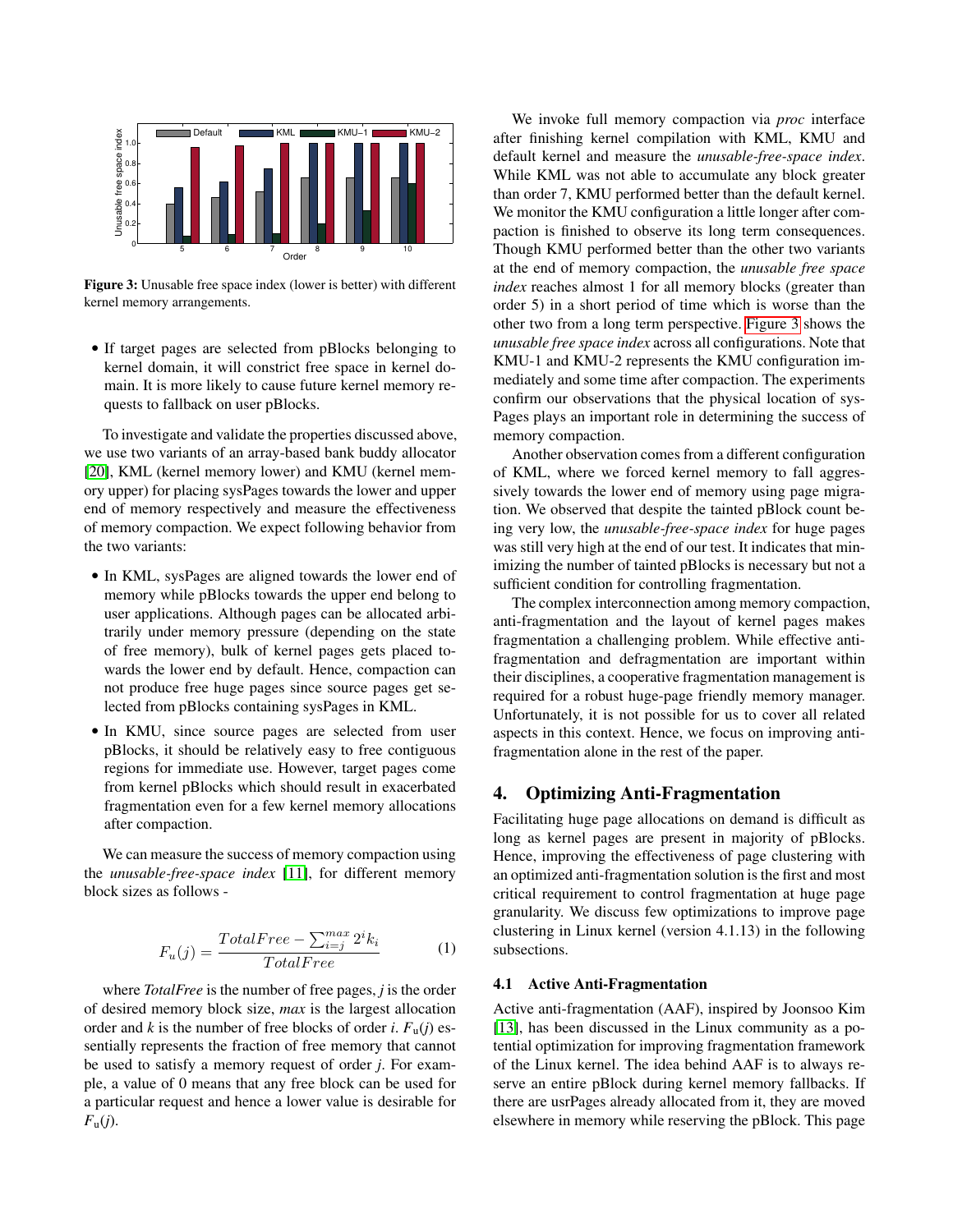#### Algorithm 2 : Adaptive pBlock Selection

|              | 1: $fallback\_kernel\_APBS(request\_order)$      |
|--------------|--------------------------------------------------|
|              | $2:$                                             |
|              | 3: if $level = Low$ then                         |
| 4:           | $page = get\_head\_page(USER, request\_order)$   |
|              | 5: else if $level = Medium$ then                 |
| 6:           | $page = get\_random\_page(USER, request\_order)$ |
|              | 7: else if $level = High$ then                   |
| 8:           | $page = get\_page\_AAF(USER, request\_order)$    |
|              | 9. else /* Critical */                           |
| 10:          | $page = get\_page\_RPBS(USER, request\_order)$   |
|              | $11$ end if                                      |
| $12: \ldots$ |                                                  |
|              | 13: return $page$                                |

migration in AAF can potentially stall applications as pages being migrated cannot be accessed, also it can induce more TLB shootdowns due to page mapping being modified. It is prone to performance slowdown when workloads are aggressive (could be moving pages potentially at every request).

#### 4.2 Optimal pBlock Selection

In section 2, we discussed a modified algorithm for selecting a pBlock which reserves maximum pages during fallback without migrating any pages. We call it *optimal pBlock selection (OPBS)* and its rate of pBlock mixing is shown in [Figure 2.](#page-2-0) In OPBS, all eligible pBlocks are scanned during fallback to select the optimal pBlock. Even though the cost of scanning pBlocks is high, following optimizations make fallback a rarely executed code path in practice:

- The kernel is a highly organized system and its memory footprint is very low compared to user applications. Hence, its contribution is a tiny fraction of all memory requests in the system.
- Slab allocators [\[5\]](#page-6-10) have been implemented on top of the buddy allocator to serve memory requests of kernel objects. The buddy allocator handles kernel memory allocations only when slab pages get exhausted.
- Memory domains tend to balance their size depending on the workloads. Hence, the majority of kernel allocations come from kernel domain.

We observed less than 1% memory requests being served through fallbacks for more than 30 minutes of profiling for a kernel memory intensive workload. Hence careful optimizations here are unlikely to cause dramatic performance degradation in the overall performance of page allocator.

#### 4.3 Adaptive pBlock Selection

In adaptive pBlock selection (APBS), we classify the state of memory with respect to fragmentation in four levels (i.e., low, medium, high, critical) for implementing kernel fallback routine in Adaptive pBlock Selection (APBS). Note that the buddy allocator starts lookup from the highest-order free lists during fallbacks (line 2 in Algorithm 1). Hence the level can be determined at runtime, depending on the order of the page being selected. We classify order 9 to 10 as low, 7 to 8 as medium, 4 to 6 as high and rest as critical fragmentation levels. Different callbacks used for each level are discussed below:

- Low: Memory is considered to be safe in this state as full pBlocks can be reserved during fallbacks hence default pBlock selection is sufficient.
- Medium: The best out of four random pBlocks is selected and used for allocation at this level.
- High: Along with reserving free pages, we also invoke AAF to move all usrPages out of the selected pBlock and add it to kernel domain.
- Critical: Fragmentation is severe and free memory is divided is small regions. Invoking AAF at this point incurs non-negligible overhead in the system. Hence, we use a controlled version of OPBS at this level to select the best of 64 pBlocks. We call it as Regulated pBlock Selection (RPBS).

Algorithm 2 shows the sample code snippet for APBS. At the end of two successive kernel builds, we find the number of tainted pBlocks in APBS configuration to be approximately 52% of the default kernel. OPBS further reduces the tainted pBlock count by 20%. The effectiveness of OPBS and APBS clearly shows that current anti-fragmentation suffers due to poor page selection during fallback in Linux. However, OPBS benchmarking reports some overhead in the runtime performance during kernel builds (2%-3% in system time). Our initial evaluation indicates that APBS is a reasonable fit for most systems (tested upto 16GB physical memory) in terms of restricting kernel memory within fewer pBlocks without noticeable runtime overhead (less than 1%). Note that the implementation of APBS is scalable for large memory systems as well since RPBS never scans memory beyond 64 pBlocks.

#### 5. Evaluation

#### 5.1 Test Setup

Our primary setup is a laptop equipped with an Intel<sup>( $\&$ )</sup> Broadwell processor with 2\*2 cores operating at 2.3GHz and LLC (Last Level Cache) size of 3MB. The size of physical memory varies between 2GB and 4GB depending on the

<span id="page-4-0"></span>

|                |      | Kernel # Tainted pBlocks Unusable Free Space Index |
|----------------|------|----------------------------------------------------|
| <b>Default</b> | 1683 | 0.61                                               |
| AAF            | 134  | 0.24                                               |
| <b>OPBS</b>    | 508  | 0.21                                               |
| <b>APBS</b>    | 874  | 0.31                                               |

Table 2: Unusable free space index for huge pages (order 9) and the number of tainted pBlocks with different kernels.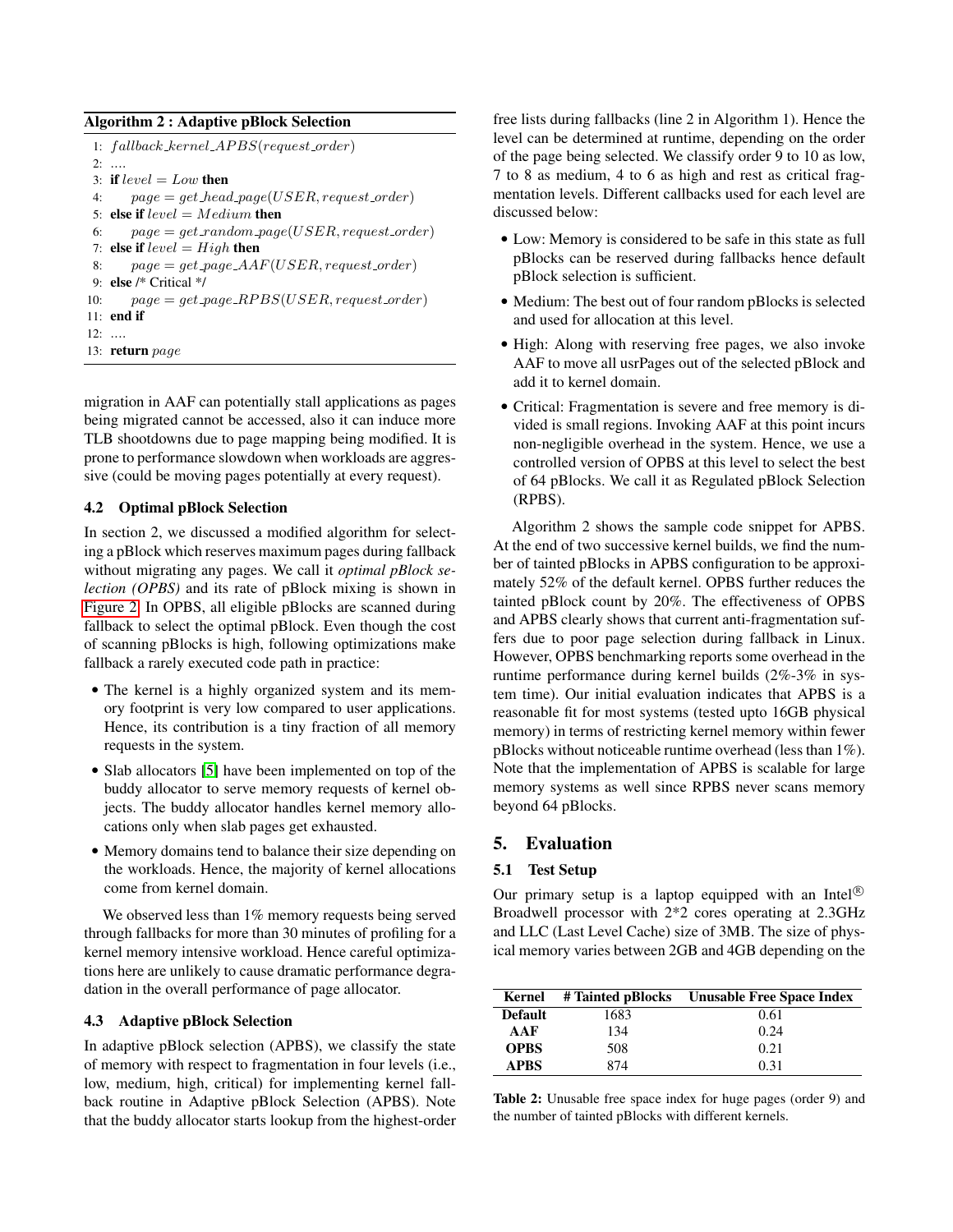<span id="page-5-0"></span>

| <b>Benchmark</b> | <b>TLB Miss Ratio</b> |          |           |  |
|------------------|-----------------------|----------|-----------|--|
|                  | W/O HP                | W HP     | Reduction |  |
| Canneal          | 6.46%                 | $0.18\%$ | $97\%$    |  |
| <b>Stream</b>    | $0.07\%$              | $0.02\%$ | 72%       |  |

Table 3: TLB miss ratio for canneal and stream with (W HP) and without huge pages (W/O HP).

<span id="page-5-2"></span>

Figure 4: Normalized energy consumption of stream and canneal with additional huge pages.

benchmarks. *cpuid* reports L1 d-TLB and i-TLB supporting 64 entries for 4KB and 4 entries for 2MB pages while L2 contains 1536 entries for both 4KB and 2MB pages. The system provides robust support for measuring system-wide energy consumption across CPU cores, package (cores + LLC) and DRAM through hardware counters, which can be accessed via RAPL interface [\[19\]](#page-7-2) available in *perf*.

#### 5.2 Unusable Free Space Index

[Table 2](#page-4-0) depicts the number of tainted pBlocks as well as the *unusable free space index* for huge pages (i.e., order 9) on our system with 4GB physical memory. Note that though AAF performed better in terms of restricting kernel memory within fewer pBlocks, it is OPBS that wins for *unusable free space index*. Further analysis revealed that it was indeed happening due to the conflict between memory compaction and anti-fragmentation as AAF pBlock selection was aligned towards KML configuration discussed in Section 3 during this test. It also confirms our earlier observation that minimizing tainted pBlock count is not sufficient for controlling fragmentation. APBS performs reasonably well in term of both restricting fallbacks to few pBlocks as well as reducing the *unusable free space index*.

#### 5.3 Benchmarking Huge Page Allocations

In an another experiment, we use *stress-highalloc* from *mmtests* [\[9\]](#page-6-11) for benchmarking the success rate of huge page allocations under rigorous memory pressure on a 3GB system. It attempts to allocate huge pages three times, after severely fragmenting physical memory with kernel compilation. In the first attempt, when the success rate of default kernel was 0%, APBS was able to allocate 7% of system memory as huge pages. When system was at rest in the last attempt, APBS was able to satisfy 37% of huge page allo-

<span id="page-5-1"></span>

| <b>Benchmark</b> | <b>Runtime (milliseconds)</b> |       | Throughput (ops/m) |        |      |      |
|------------------|-------------------------------|-------|--------------------|--------|------|------|
|                  | W/O HP                        | W HP  | Gain               | W/O HP | W HP | Gain |
| stream           | 1549                          | 1237  | 20%                | x      | x    | X    |
| canneal          | 90360                         | 78940 | 13%                | X      | X    | X    |
| compress         | x                             | X     | X                  | 127    | 134  | 5.5% |
| crypto.rsa       | X                             | X     | X                  | 204    | 214  | 4.9% |
| derby            | X                             | X     | X                  | 266    | 282  | 6.0% |
| sunflow          | X                             | X     | X                  | 49     | 51   | 4.0% |

Table 4: Throughput and runtime performance gain (wherever applicable) for stream, canneal and a few SPECjvm2008 benchmarks with additional huge pages.

cations as compared to 13% of default kernel. Additional success rate of APBS was found to be varying between 25% and 30% with 4GB physical memory as well.

#### 5.4 Performance/Energy Measurement

25% additional success rate yields more than 450 huge pages on a 4GB system. We benchmark the benefits of these pages, using *libhugetlbfs* library support available for Linux systems, with some real applications. 450 huge pages were reserved before running the test applications which include *stream* [\[16\]](#page-6-12), *canneal* (from PARSEC benchmark suite [\[4\]](#page-6-13)) and a few *SPECjvm2008* [\[1\]](#page-6-14) benchmarks.

We measure the impact of additional huge pages on the system TLB with canneal and stream benchmarks. TLB miss ratio for both applications and reduction in TLB miss ratio with huge pages is shown in [Table 3.](#page-5-0) Interestingly, huge pages reduce TLB miss rate of canneal by up to 97% and up to 72% for stream. Reduced TLB load ultimately results in improved performance and energy savings, as system spends less time in translating virtual to physical addresses. The runtime and throughput gains are shown in [Table 4.](#page-5-1) Stream reports up to 20% reduction in runtime with default input array size, while canneal benefits up to 13% with native input set. Throughput gains for SPECjvm applications are also substantial (up to 6%).

[Figure 4](#page-5-2) shows normalized energy savings across cores, LLC and DRAM for our test applications. Our analysis shows energy gains to be more significant as compared to performance, which further adds to the motivation for better fragmentation management. For example, a performance gain of 20% in the case of stream translates into 27% energy reduction. Further analysis shows that both run-time overhead and energy cost of accumulating huge pages is less than 2% for these benchmarks. For long-running applications, the cost of page migration turns out to be insignificant compared to the overall savings.

#### 6. Related Work

Navarro [\[18\]](#page-6-0) proposed a reservation based scheme to support huge pages. Their approach is to restore fragmentation rather than preventing it beforehand, thus incurring management overheads. The approach is also unable to handle compile based workloads and is easily defeated in short time span.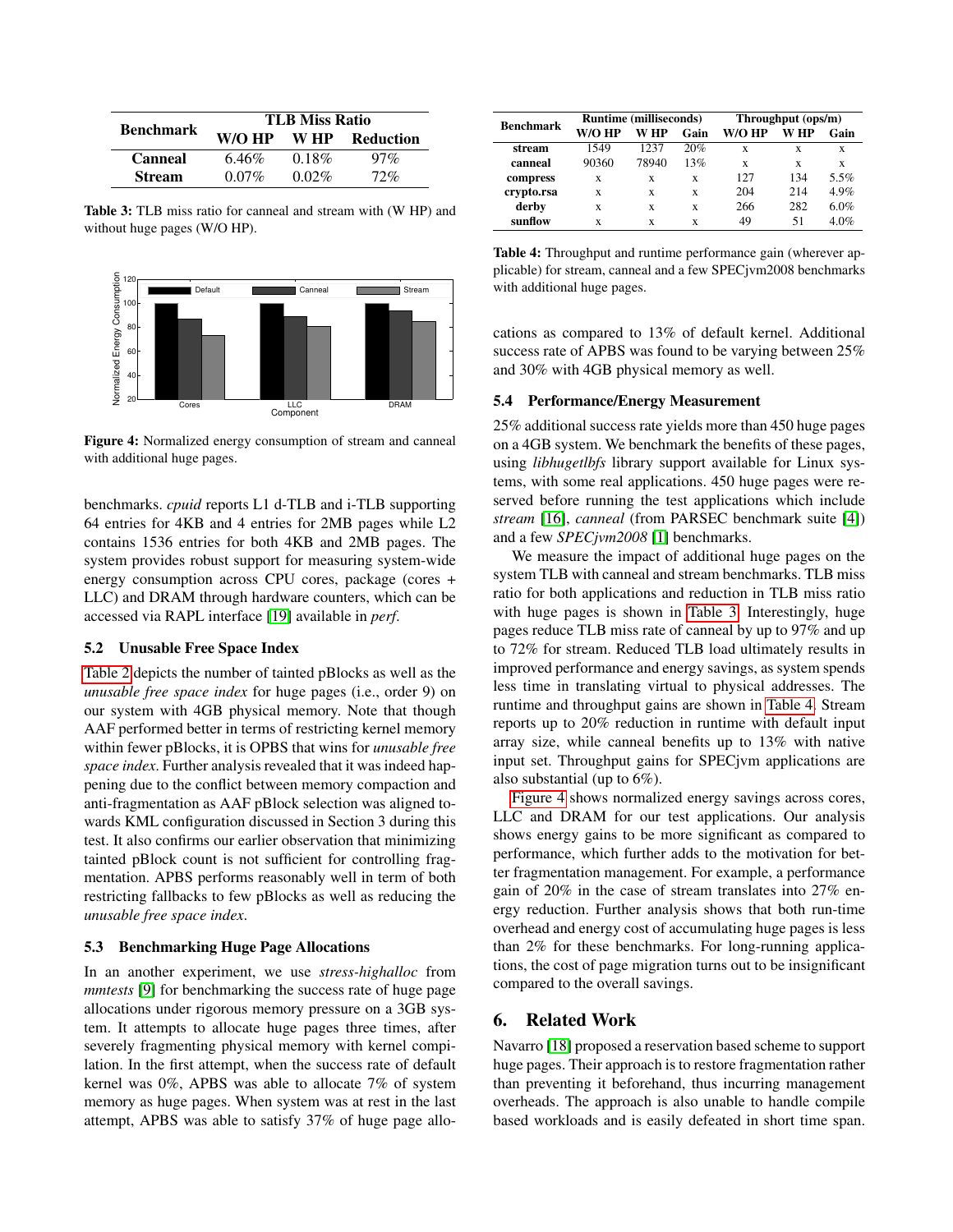Applications with fewer kernel memory will work well with their approach but fails miserably with workloads having larger kernel footprint.

Gorman [\[10\]](#page-6-15) proposed a scheme to group pages based on their mobility type to facilitate easy recovery of huge pages in a fragmented system. Gorman also proposed a contiguity aware page reclamation algorithm to free memory from huge page aligned regions. While the approach works well when fragmentation is low, it fails to recover huge pages once the system is severely fragmented. J. Kim [\[14\]](#page-6-2) presented a proactive anti-fragmentation approach that groups pages with the same lifetime, and stores them in fixed-size contiguous regions. The regions are reused by subsequent applications when a process gets killed. However, their approach is limited to mobile systems where killing an application is considered reasonable to recover from memory pressure. In general purpose computers their approach is not practical as killing a process is unacceptable to reclaim memory.

# 7. Conclusion

In this paper, we discussed the interaction of kernel page placement with memory compaction and explored some optimizations with respect to controlling fragmentation at huge page granularity. We also evaluated the benefits of huge pages with real applications. However, memory fragmentation is far from a solved problem yet and more sophisticated solutions need to be developed for a huge page friendly memory manager. A few potential solutions could be optimizing the existing anti-fragmentation and memory compaction framework. Reevaluating kernel design itself against its inability to control fragmentation [\[6\]](#page-6-16) is another viable option (for example, redesigning kernel to facilitate movable kernel pages [\[8\]](#page-6-17) is an interesting topic on its own). Recent research (i.e., Prudence [\[21\]](#page-7-3)) reports some interesting optimizations in the kernel memory allocators to control its memory footprint which could prove to be vital for fighting with memory fragmentation.

## Acknowledgments

We would like to take this opportunity to thank our shepherd Prof. Gernot Heiser and the anonymous reviewers for giving us valuable feedback on the paper. We would also like to thank Aravinda Prasad, Sandeep Kumar and Priyanka Singla for their help in improving the quality of the paper.

## References

- <span id="page-6-14"></span>[1] Specjvm2008, 2008. URL [https://www.spec.org/](https://www.spec.org/jvm2008/) [jvm2008/](https://www.spec.org/jvm2008/). https://www.spec.org/jvm2008/.
- <span id="page-6-4"></span>[2] V. Babka. Fighting physical memory fragmentation with memory compaction, 2014. URL [http://labs.suse.cz/vbabka/](http://labs.suse.cz/vbabka/compaction.pdf) [compaction.pdf](http://labs.suse.cz/vbabka/compaction.pdf). http://labs.suse.cz/vbabka/compaction.pdf.
- <span id="page-6-1"></span>[3] A. Basu, J. Gandhi, J. Chang, M. D. Hill, and M. M. Swift. Efficient virtual memory for big memory servers. In *Proceedings of the 40th Annual International Symposium*

*on Computer Architecture*, ISCA '13, pages 237–248, New York, NY, USA, 2013. ACM. ISBN 978-1-4503-2079-5. doi: 10.1145/2485922.2485943. URL [http://doi.acm.org/10.](http://doi.acm.org/10.1145/2485922.2485943) [1145/2485922.2485943](http://doi.acm.org/10.1145/2485922.2485943).

- <span id="page-6-13"></span>[4] C. Bienia. *Benchmarking Modern Multiprocessors*. PhD thesis, Princeton University, January 2011.
- <span id="page-6-10"></span>[5] J. Bonwick et al. The slab allocator: An object-caching kernel memory allocator. In *USENIX summer*, volume 16. Boston, MA, USA, 1994.
- <span id="page-6-16"></span>[6] J. Corbet. Slab defragmentation, 2007. URL [https://lwn.](https://lwn.net/Articles/236108/) [net/Articles/236108/](https://lwn.net/Articles/236108/). https://lwn.net/Articles/236108/.
- <span id="page-6-5"></span>[7] J. Corbet. Memory compaction, 2010. URL [https://lwn.](https://lwn.net/Articles/368869/) [net/Articles/368869/](https://lwn.net/Articles/368869/). https://lwn.net/Articles/368869/.
- <span id="page-6-17"></span>[8] J. Corbet. Making kernel pages movable, 2015. URL <https://lwn.net/Articles/650917/>. https://lwn.net/Articles/650917/.
- <span id="page-6-11"></span>[9] M. Gorman. Mmtests: Benchmarking framework primarily aimed at linux kernel testing. URL [https://github.com/](https://github.com/gormanm/mmtests) [gormanm/mmtests](https://github.com/gormanm/mmtests). https://github.com/gormanm/mmtests.
- <span id="page-6-15"></span>[10] M. Gorman and P. Healy. Supporting superpage allocation without additional hardware support. In *Proceedings of the 7th international symposium on Memory management*, pages 41–50. ACM, 2008.
- <span id="page-6-8"></span>[11] M. Gorman and A. Whitcroft. The what, the why and the where to of anti-fragmentation. In *Proceedings of the 2006 Ottawa Linux Symposium*, OLS '06, pages 369–384.
- <span id="page-6-3"></span>[12] M. Gorman and A. Whitcroft. Supporting the allocation of large contiguous regions of memory. In *Linux Symposium*, page 141, 2007.
- <span id="page-6-9"></span>[13] J. Kim. mm: support active anti-fragmentation algorithm, 2015. URL <https://lkml.org/lkml/2015/4/27/94>. https://lkml.org/lkml/2015/4/27/94.
- <span id="page-6-2"></span>[14] S.-H. Kim, S. Kwon, J.-S. Kim, and J. Jeong. Controlling physical memory fragmentation in mobile systems. In *Proceedings of the 2015 International Symposium on Memory Management*, ISMM '15, pages 1–14, New York, NY, USA, 2015. ACM. ISBN 978-1-4503-3589-8. doi: 10.1145/2754169.2754179. URL <http://doi.acm.org/10.1145/2754169.2754179>.
- <span id="page-6-6"></span>[15] J. Mauro and R. McDougall. *Solaris Internals (2nd Edition)*. Prentice Hall PTR, Upper Saddle River, NJ, USA, 2006. ISBN 0131482092.
- <span id="page-6-12"></span>[16] J. D. McCalpin. Memory bandwidth and machine balance in current high performance computers. *IEEE Computer Society Technical Committee on Computer Architecture (TCCA) Newsletter*, pages 19–25, Dec. 1995.
- <span id="page-6-7"></span>[17] M. K. McKusick and G. V. Neville-Neil. *The Design and Implementation of the FreeBSD Operating System*. Pearson Education, 2004. ISBN 0201702452.
- <span id="page-6-0"></span>[18] J. Navarro, S. Iyer, P. Druschel, and A. L. Cox. Practical, transparent operating system support for superpages. In *5th Symposium on Operating System Design and Implementation (OSDI 2002), Boston, Massachusetts, USA, December 9- 11, 2002*, 2002. URL [http://www.usenix.org/events/](http://www.usenix.org/events/osdi02/tech/navarro.html) [osdi02/tech/navarro.html](http://www.usenix.org/events/osdi02/tech/navarro.html).